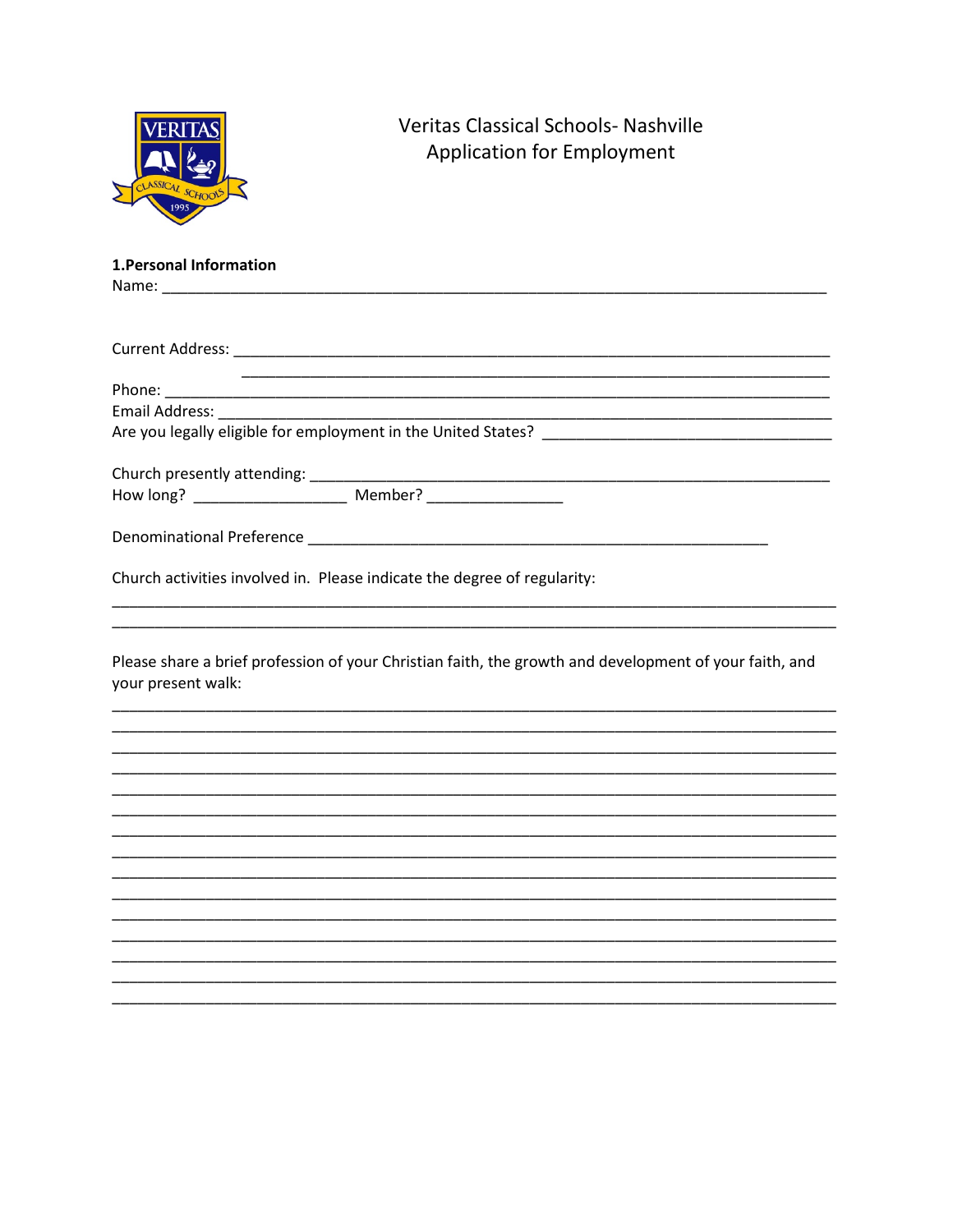| <b>2.Educational History</b>                                                                        |       |        |              |       |
|-----------------------------------------------------------------------------------------------------|-------|--------|--------------|-------|
| <b>School and Location</b>                                                                          | Dates | Degree | <u>Major</u> | Minor |
|                                                                                                     |       |        |              |       |
|                                                                                                     |       |        |              |       |
| Post Graduate Courses? List courses:                                                                |       |        |              |       |
|                                                                                                     |       |        |              |       |
| Do you have a teaching credential or certificate? _______ yes ______ no                             |       |        |              |       |
|                                                                                                     |       |        |              |       |
| 3. Teaching History (Please feel free to attach a resume instead of filling out this section.)      |       |        |              |       |
|                                                                                                     |       |        |              |       |
|                                                                                                     |       |        |              |       |
| Position Held: _________________________________Number of years: __________________________________ |       |        |              |       |
|                                                                                                     |       |        |              |       |
|                                                                                                     |       |        |              |       |
|                                                                                                     |       |        |              |       |
|                                                                                                     |       |        |              |       |
|                                                                                                     |       |        |              |       |
|                                                                                                     |       |        |              |       |
|                                                                                                     |       |        |              |       |
| 4. Other teaching experience                                                                        |       |        |              |       |
|                                                                                                     |       |        |              |       |
|                                                                                                     |       |        |              |       |
|                                                                                                     |       |        |              |       |
|                                                                                                     |       |        |              |       |
|                                                                                                     |       |        |              |       |
| 5. Placement Information                                                                            |       |        |              |       |
| What grades or subjects are you prepared to teach?                                                  |       |        |              |       |
|                                                                                                     |       |        |              |       |
| What are your strengths or gifts for teaching?                                                      |       |        |              |       |
|                                                                                                     |       |        |              |       |
|                                                                                                     |       |        |              |       |
| Do you have any experience teaching the classical model? _______________________                    |       |        |              |       |
| Do you have any experience teaching Charlotte Mason methods? ___________________                    |       |        |              |       |
|                                                                                                     |       |        |              |       |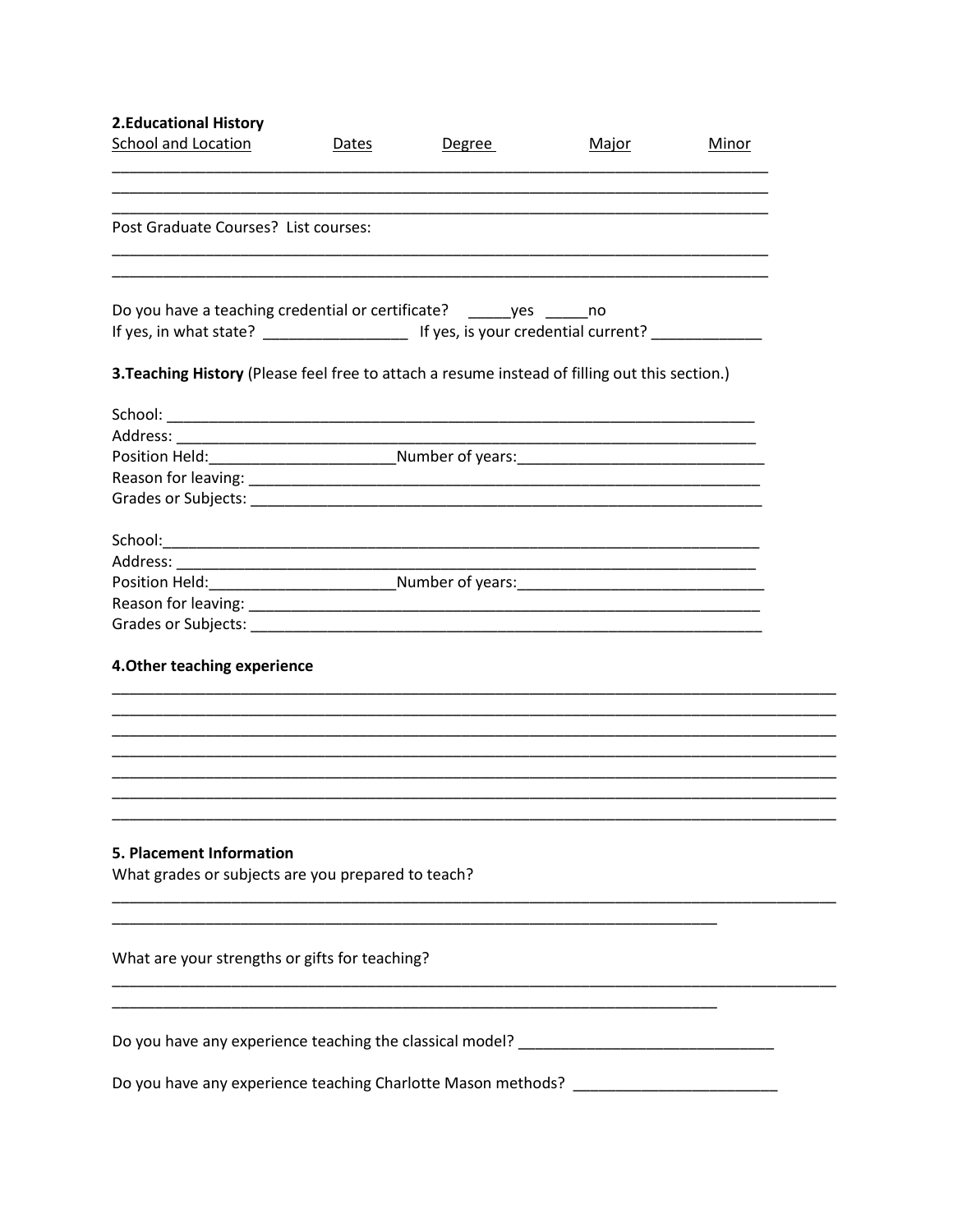## **6. Additional Information**

| Have you ever been terminated from any employment? Yes __________ No___________                                                                                                                                                                                                                    |
|----------------------------------------------------------------------------------------------------------------------------------------------------------------------------------------------------------------------------------------------------------------------------------------------------|
| Have you ever not had a teaching contract renewed? Yes _____________ No__________                                                                                                                                                                                                                  |
|                                                                                                                                                                                                                                                                                                    |
| Have you ever had a problem in the are of child abuse/ molestation or been accused or convicted of                                                                                                                                                                                                 |
|                                                                                                                                                                                                                                                                                                    |
| Have you ever been convicted of a criminal offense? (excluding minor traffic violations)                                                                                                                                                                                                           |
| Has an investigation been conducted or was one pending at the time of separation from any prior<br>employment? Yes ______________ No_______________ If yes, please explain: __________________________<br><u> 1989 - Johann Stoff, amerikansk politiker (d. 1989)</u>                              |
| Do you have any physical handicaps or conditions preventing you from performing certain types of<br>activities related to youth or children's work? Yes ____________ No_________ If yes, please explain:                                                                                           |
| 7. References<br>Spiritual – a spiritual leader, other than your pastor, who knows you well.                                                                                                                                                                                                       |
| Professional- a person who has supervised your work in education.                                                                                                                                                                                                                                  |
|                                                                                                                                                                                                                                                                                                    |
|                                                                                                                                                                                                                                                                                                    |
| Non-Discriminatory Policy: It is and shall be the policy of Veritas Classical Schools in the admission of<br>students and the hiring of employees, not to discriminate on the basis of the applicant's race, color, age,<br>sex, or national or ethnic origin.                                     |
| All of the information on this application is true and accurate.<br>Signature experience and the state of the state of the state of the state of the state of the state of the state of the state of the state of the state of the state of the state of the state of the state of the state of th |
| Please email this application and the attached Statement of Faith to:<br>vcsnashville@gmail.com                                                                                                                                                                                                    |
| OR Mail this application and the attached Statement of Faith to:<br>Veritas Classical School - Nashville<br>P.O. Box 613                                                                                                                                                                           |
| Nolensville, TN 37135                                                                                                                                                                                                                                                                              |
|                                                                                                                                                                                                                                                                                                    |